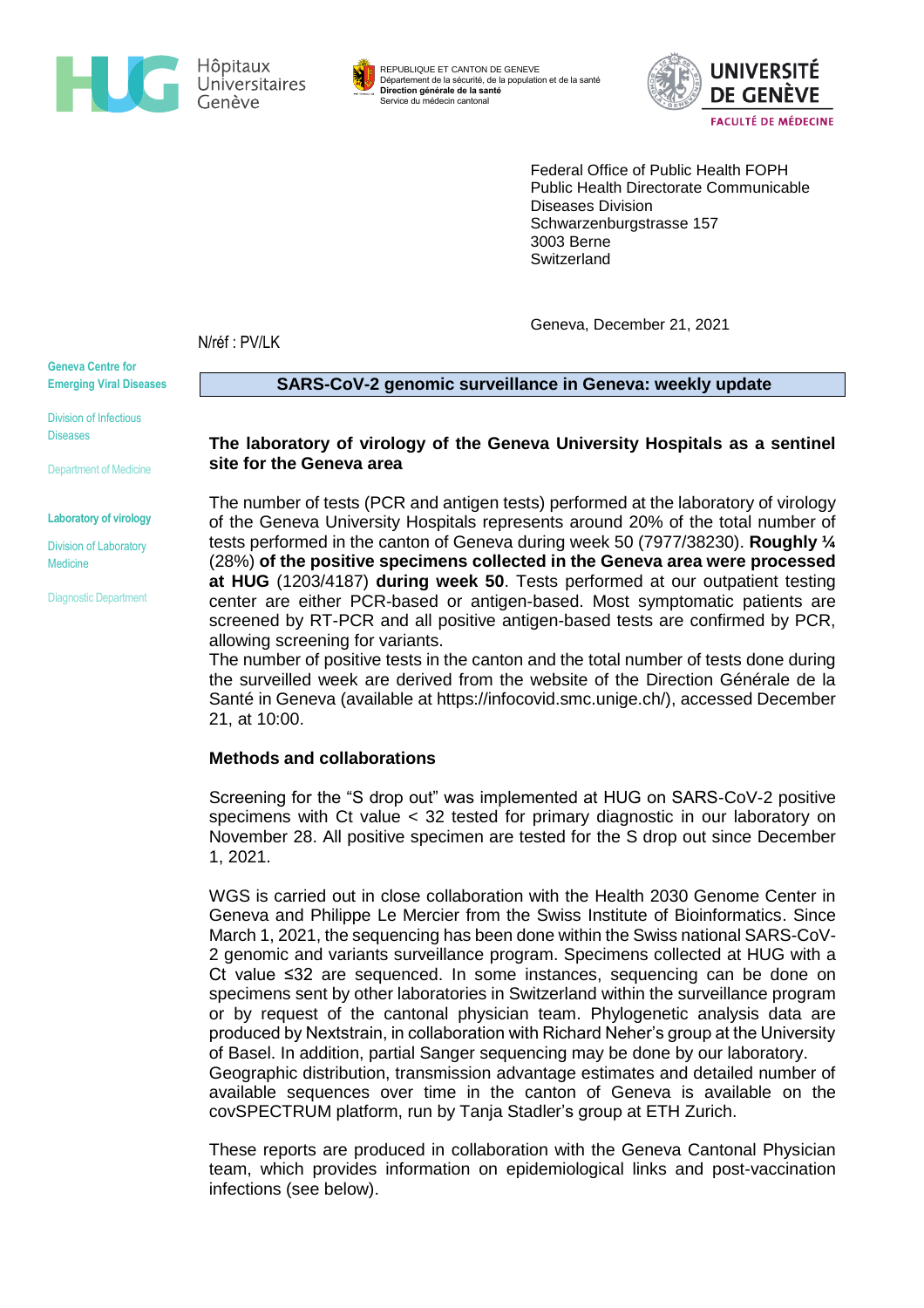

During week 50, the **absolute number of positive SARS-CoV-2 tests continued to increase**, while the mean positivity rate over 7 sliding days increasing in parallel to reach more than 16%.

Similarly, at our **outpatient symptomatic testing center**, the **mean positivity rate continued to increase and reached 35% on average**.

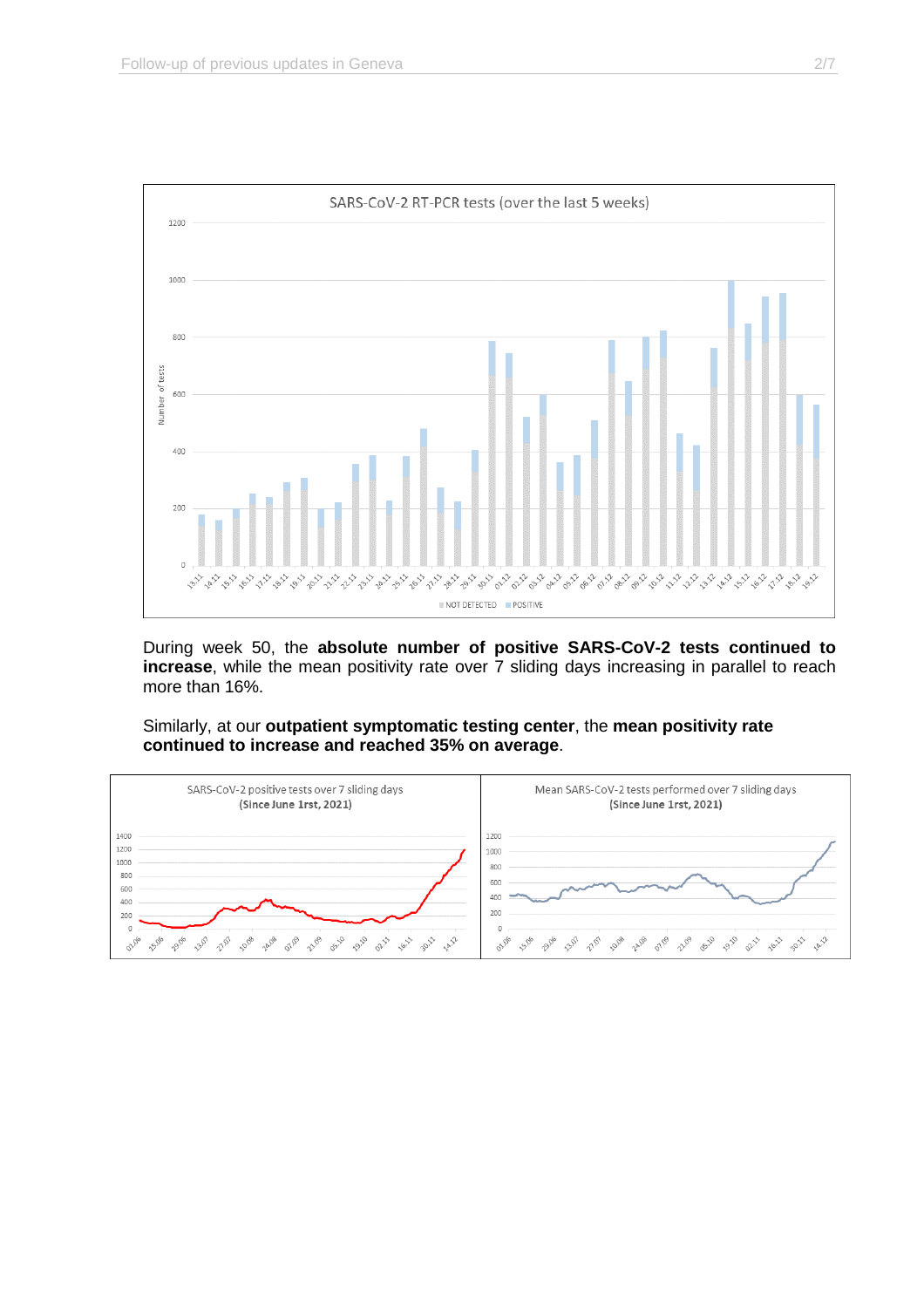# **Screening for the "S drop out" as a proxy for the Omicron B.1.1.529 variant**

# **1.** Screening for the "S drop out" as a proxy for the Omicron B.1.1.529 variant among SARS-COV-2 positive samples collected from patients tested for primary diagnosis in our laboratory.



We use the Taqpath RT-PCR assay on SARS-CoV-2 positive samples with Ct value < 32 to detect the so called "S gene dropout" (the S gene PCR target is not amplified, while the two other targets are detected). This constellation currently indicates the presence of the Omicron variant with a high probability. Whole genome sequencing performed on SARS-CoV-2 positive samples allows for definitive confirmation. The daily evolution of the proportion of the "S gene dropout" among SARS-CoV-2 samples tested with the Taqpath assay is displayed in the graph above. Samples included mainly come from people screened at our outpatient testing center, and to a lesser extend from patients in emergency departments (adult and pediatric), hospitalized patients, as well as from healthcare workers. Samples sent from other laboratories to test for S gene dropout at the request of the Cantonal Physician Team are here excluded.

**The proportion of the** samples carrying the " S drop out" and therefore suspected as **Omicron specimens** progressively increased over the week, to **reach up to 20%** of the number of specimen tested at the end of week 50. This corresponds to 109 cases positive for the "S Drop out".

Of note, the mean percentage of SARS-CoV-2 PCR positive samples tested for S gene dropout (Ct value < 32) was 90%(range: 85-97%) during week 50.

Three specimens were collected from hospitalized patients during week 50, all suffering from mild disease. Please refer to the report regarding COVID-19 hospitalizations at HUG during week 50 for more details.

2. S drop out screening performed at the request of the cantonal physician team, in specimen tested outside of our laboratory for primary diagnosis and/or collected in non-Geneva residents

**An additional 30 specimens**, sent to our laboratory for S Drop out screening at the request of the cantonal physician team because of epidemiological link **have been tested positive**.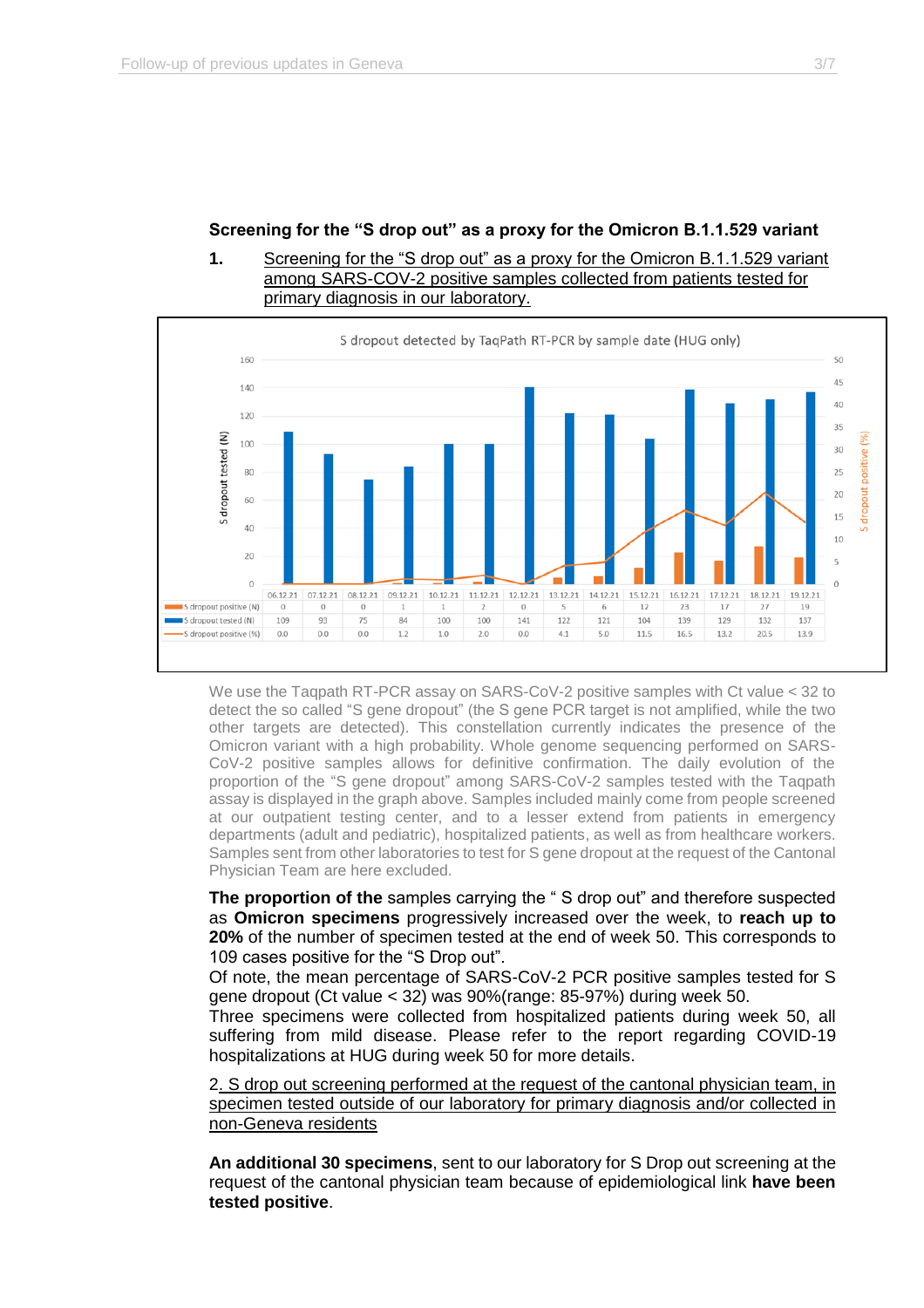### **Epidemiological data (provided by the cantonal physician team)**

**Community transmission of Omicron has been confirmed during week 50** since not all cases were related to imported cases or family members of imported cases.

The Cantonal physician team continued to identify actively transmission chains and was able to identify several important clusters of "S-drop out" cases during week 50. This included two clusters in primary schools in Geneva:

- One cluster was linked to a family member of an index case who had a close contact abroad with a symptomatic traveler from South Africa (reported in previous report).

- However, no such link could be identified in the second school. Of note, the two schools are located in the same neighborhood in Geneva.

Another important cluster of "S-drop out" cases during week 50 was due to a social gathering of 25 people, in which all participants tested positive for SARS-CoV-2 (7 "S-drop out" cases identified, other results pending).

Several other clusters, smaller in size have been identified in different workplaces, sometimes in relation with an imported case. These clusters then led to other cases in the community.

However, an increasing number of cases couldn't be linked to the initial identified imported cases or to the newly identified local clusters. These cases indicate community transmission. Given the rapid transmission of Omicron, they have the potential to lead to important clusters as what was observed during week 50.

Because of the current situation of delayed testing due to saturated testing capacities in Geneva, and the fact that investigations are time consuming, the follow up of each transmission chain is not sustainable any more.

#### **Update on B.1.1.529: the Omicron variant**

Omicron is progressively replacing Delta in countries where it is circulating, as it does here in the Geneva area, with a doubling time of 2 to 3 days, because of a growth advantage due to both increased transmissibility and to immune escape.

This variant continues to evolve, and already 3 sub-lineages have been described. One sub-lineage doesn't carry the deletion leading to the "S Drop out" feature, and has only rarely been identified, at very small numbers in the UK and South-Africa, and not in Switzerland to this date.

Preliminary data from the UK seems to show that Omicron-related COVID-19 is as severe as Delta-related disease, with no signal supporting a difference in the intrinsic virulence of Omicron compared to Delta.

The risk of reinfection has been showed to be at least 3 times higher with Omicron than with other variants, and primo-vaccination with only 2 vaccine doses offer small protection over time against infection due to this variant. This immune escape is partially restored after the booster dose, at least for a short period of time. Real-life epidemiological data are pending.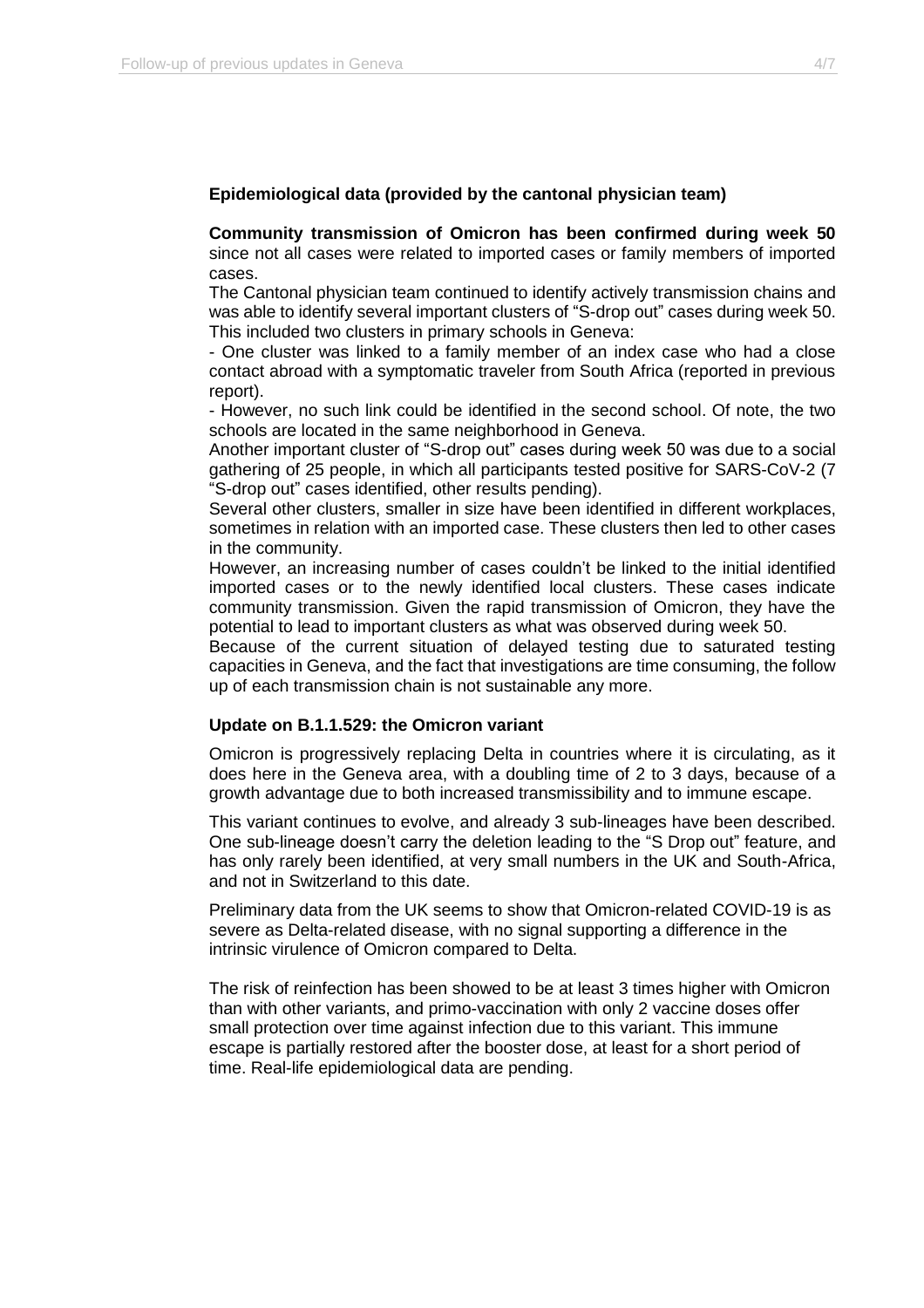

# **SARS-CoV-2 lineages identified by whole-genome sequencing at HUG from samples (Ct value ≤32) collected from Geneva residents**

Results of WGS of 1286 sequences submitted to GISAID between October 18 and December 5, 2021.

\*Partial data for week 49 (December 6 to December 12), as sequencing is still ongoing. Numbers will be updated in the next report.

**Omicron sequences are detected since week 47, at a proportion progressively increasing over time.** More results are awaited for week 49, due to the intrinsic delay of sequencing.

Delta or one of its sub-lineage were still the most frequently identified variants collected over the last 2 months.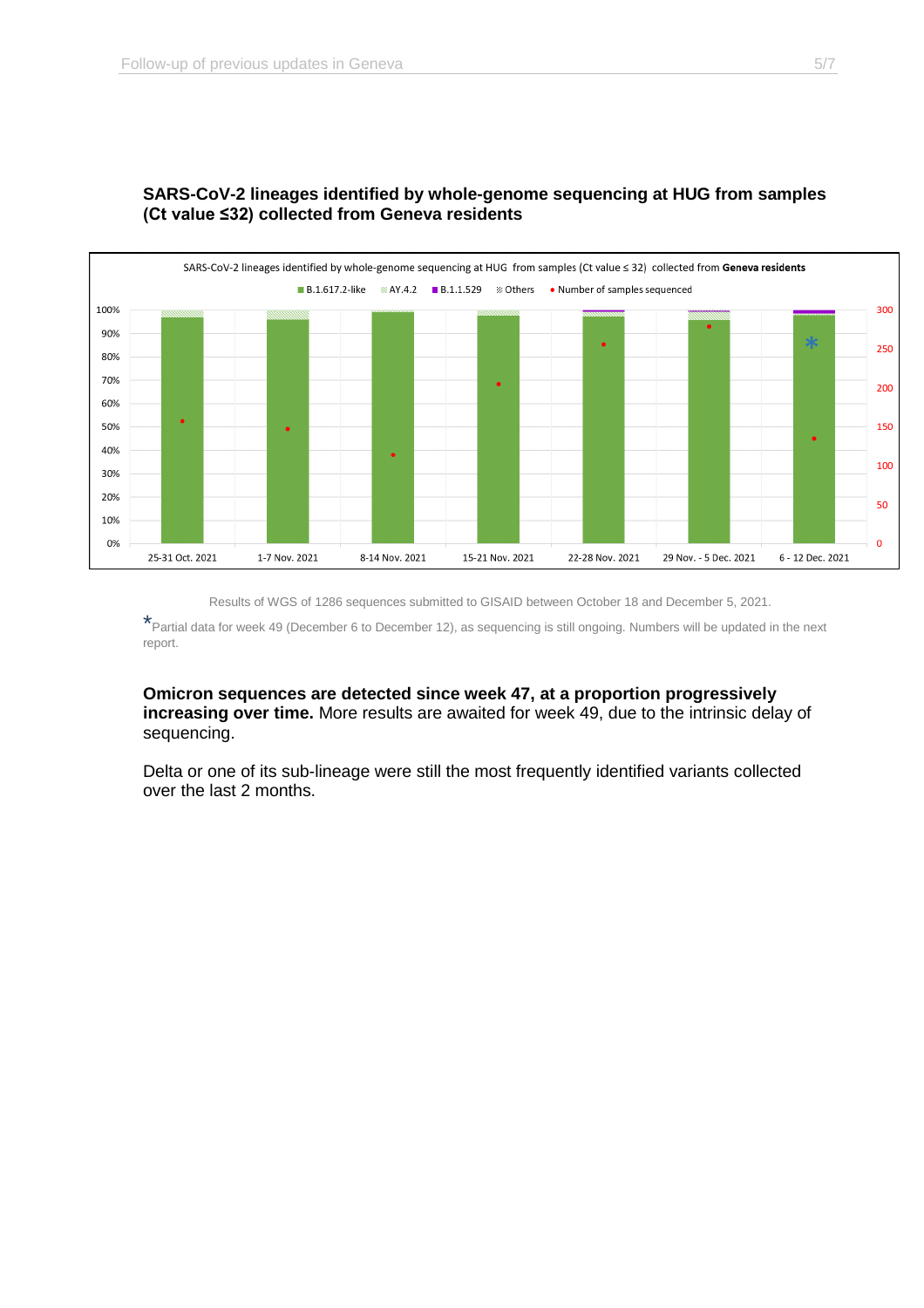#### **Post-vaccination infections in the canton of Geneva**

Post-vaccination infection is defined here as a positive SARS-CoV-2 test occurring more than 14 days after the second vaccine dose. This surveillance is done in collaboration with the Direction Générale de la Santé (DGS) of Geneva. Data are collected by the DGS of Geneva during contact tracing calls after having obtained informed consent from SARS-CoV-2 positive patients. The list of patients with post-vaccination infections is sent weekly to HUG virology laboratory, which makes an effort to retrieve initial diagnostic samples in order to ensure sequencing, as recommended by FOPH.

Among the 4304 new COVID-19 cases reported by the Direction Générale de la Santé in Geneva over week 50, almost a third 1337 (31%) have been identified as post-vaccination infections. Because those numbers also rely on the acceptance of the infected to share their vaccination status with the cantonal physician team during contact tracing, this number may be underestimated.

Of note, the incidence is largely higher (more than 7 times) in non-vaccinated patients, which represented more than 2/3 of infected patients in the Canton during week 50.

Preliminary data compiled by the cantonal physician team on the first 102 Geneva residents positive for the "S Drop out", showed that 63 of the 91 cases (69%) for whom vaccination status is available received 2 doses of vaccine. Most of them were vaccinated more than 3 months before infection. This can be explained by the relatively high proportion of vaccinated people in the canton (> 80% among adults) and by the ability of Omicron to escape previously acquired immunity.